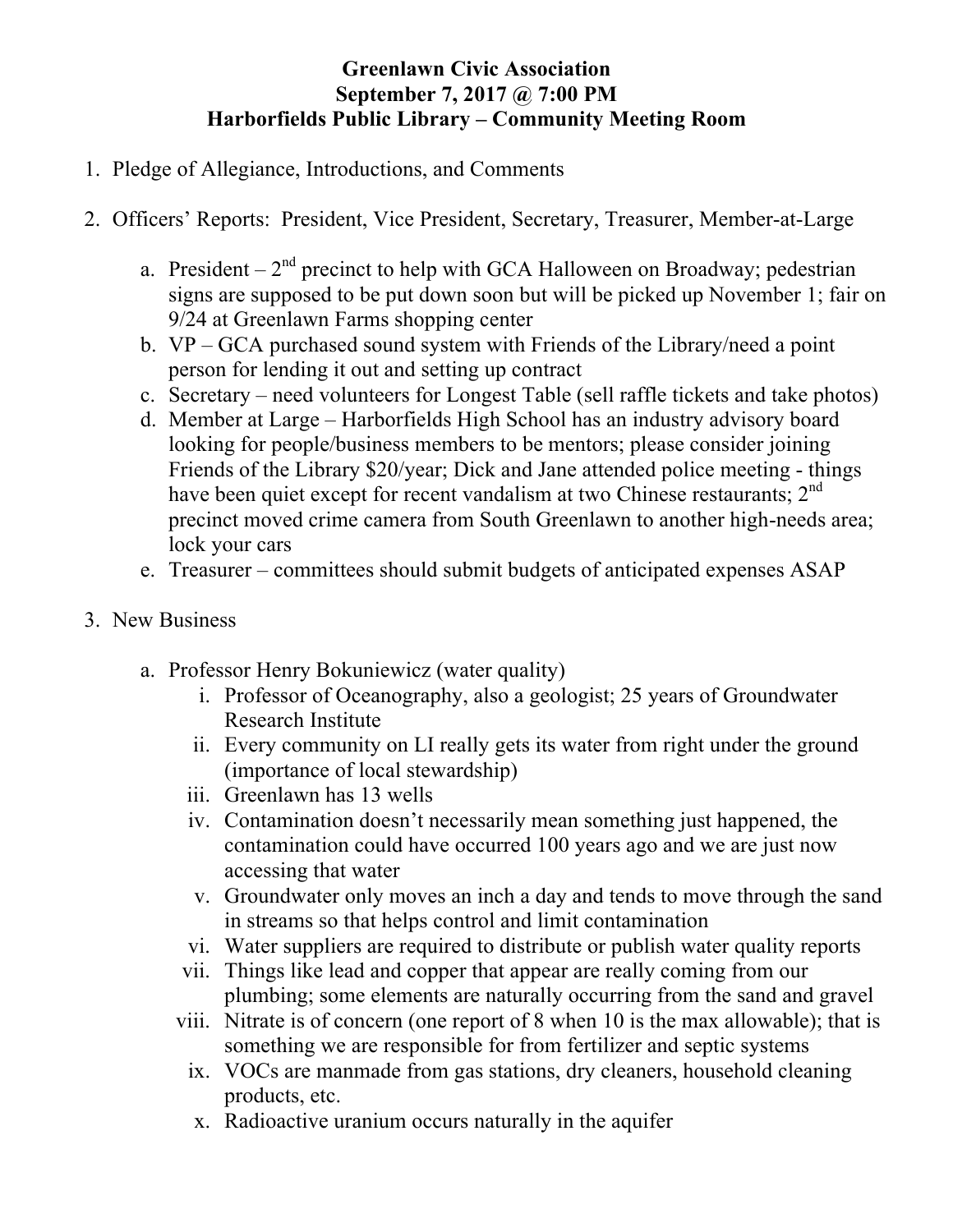- xi. Unregulated contaminants 1,4 dioxane receiving media attention it's a dangerous substance but the levels are low. There is no standard yet for it and there are no good ways to treat it. Prevalent from products like shampoo.
- xii. Question Why did Greenlawn add chlorine to its water? Chlorination is added to protect the water from contaminants in the plumbing
- xiii. Question what happens to our treated sewage? Thick layer of sand and gravel (100 ft) between septic system and water table. Sand and gravel act as filters. Treatment plants (like in Northport and Huntington) will treat the sewage and then send it offshore. Some places in Nassau County put it back into the ground.
- xiv. Question Our septic systems don't treat nitrate well is getting a new one worth it? If your system is properly maintained there isn't really a problem. When houses are close to the water table there are more issues. Newer systems are doing a better job but are much more expensive, take up more space, and some require power to run.
- xv. Question Would you drink Greenlawn water or bottled? Greenlawn! Bottled water has different contaminants (plastic)
- xvi. Question With all the rainfall, the beaches were closed constantly. Is that then going into the groundwater? Beach closures are not due to groundwater, but surface water.
- xvii. Question How old is our distribution system in Greenlawn? (Flint example). Leeching isn't so much from the pumping but from the pipes in your house. You can run the water in your house for a few minutes to help flush that out.
- xviii. Filters that you put on your tap are not effective for everything, but you HAVE to maintain them. (Change the filters or else it gets filled and starts putting the contaminants back in.)
	- xix. Question Is it true that in the heat the plastic leeches more? If you can leave the water in your fridge open it helps the chlorine off-gas.
	- xx. Question Because of our high density and our rainfall and we get closer to the water table, will the contaminants be more of a problem?
- xxi. Question In new construction with PEX piping being used, is that better than the copper? PEX is more resistant to leeching but they still leech.
- b. Susan Matthews (request for funding for landscaping) tabled for next meeting
- 4. Committee Reports
	- a. Membership reusable shopping bags are in and are now \$10
	- b. Beautification TOH has been watering baskets, coming down September 15; street planters will stay for now, could use help watering; have volunteers helping to take down baskets and get planters off the street; cabbage and pansies for winter? Maggie's Garden is thriving and still in talks with Maggie's mom about plaque and/or sculpture; do we want to go bigger on the wreaths?
	- c. Fundraising & Grants/Events -